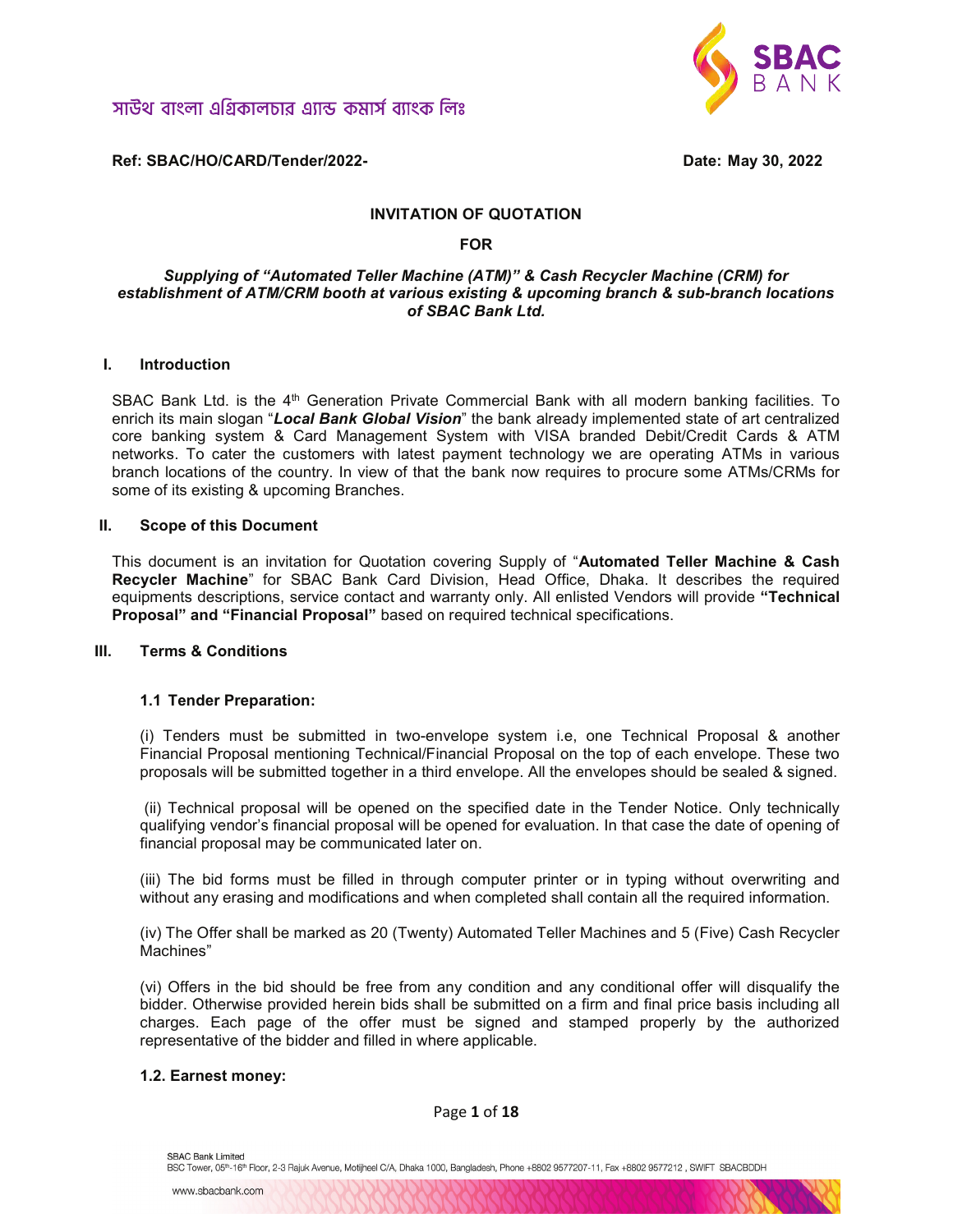

(i) The Bidders shall have to submit Earnest Money equivalent to 2% of the quoted value in the form of Pay Order or Bank Guarantee in favor of SBAC Bank Limited with the financial proposal, without which tender shall be rejected outright. The earnest money instrument must be kept inside the financial proposal.

(ii) Earnest Money of unsuccessful bidder will be returned without any interest within 15 (Fifteen) days of award of contract to the successful bidder.

(iii) Earnest Money of successful bidder will be returned after completion of the work to the full satisfaction of the Bank.

(iv) Earnest money may be forfeited:

(a) If the bidder withdraws from the Tender process after submission of Tender.

(b) If the successful bidder(s) refuses to undertake the work or fails to complete the work within the time specified in the work-order/Notification of Award.

1.3. Cost of the Bidding: The bidders shall bear all costs associated with the preparation and submission of their bids, including cost of participation for the purposes of clarification of the bid, if so desired by SBACBL. SBAC will in no case be responsible or liable for such or other costs, regardless of the conduct or outcome of the bidding process.

1.4. **Award Finalization and subsequent actions:** The Bank will award the Contract to the Bidder whose offer is found to be substantially responsive and who has offered technically suitable proposal & whose quoted price is within the acceptable limit of the Bank. After selection of the contractor, the contractor will maintain close contact with the client to sort out details of works to be undertaken.

The price quoted in the financial bids would be considered as the final price for evaluation. However, SBAC Bank Limited reserves the right to negotiate with any vendor to revise the price.

1.5. SBAC Bank reserves the right to accept or reject any or all the tenders & also reserves the right to relax, change or drop any of the terms and conditions of the schedule any time without assigning any reason or further notice whatsoever.

1.6. In case of any error detected in the Bill of Quantities or in other documents at any time, SBAC Bank reserves the right to rectify such error.

1.7. The detailed specifications, terms and conditions are incorporated in this tender schedule.

1.8. SBAC Bank is not bound to accept the proposal of the lowest price bidder.

1.9. For the purpose of warranty period, work completion time will be counted from the date of installation, testing, commissioning.

1.10. After commencement, work may be delayed due to unforeseen reasons; in such cases, no compensation will be entertained to the vendor.

1.11. No tender document will be issued / received by mail.

1.12. Bank will not provide any auxiliary / ancillary materials to complete the works as the Tender will be a Turnkey basis.

Page 2 of 18

SBAC Bank Limited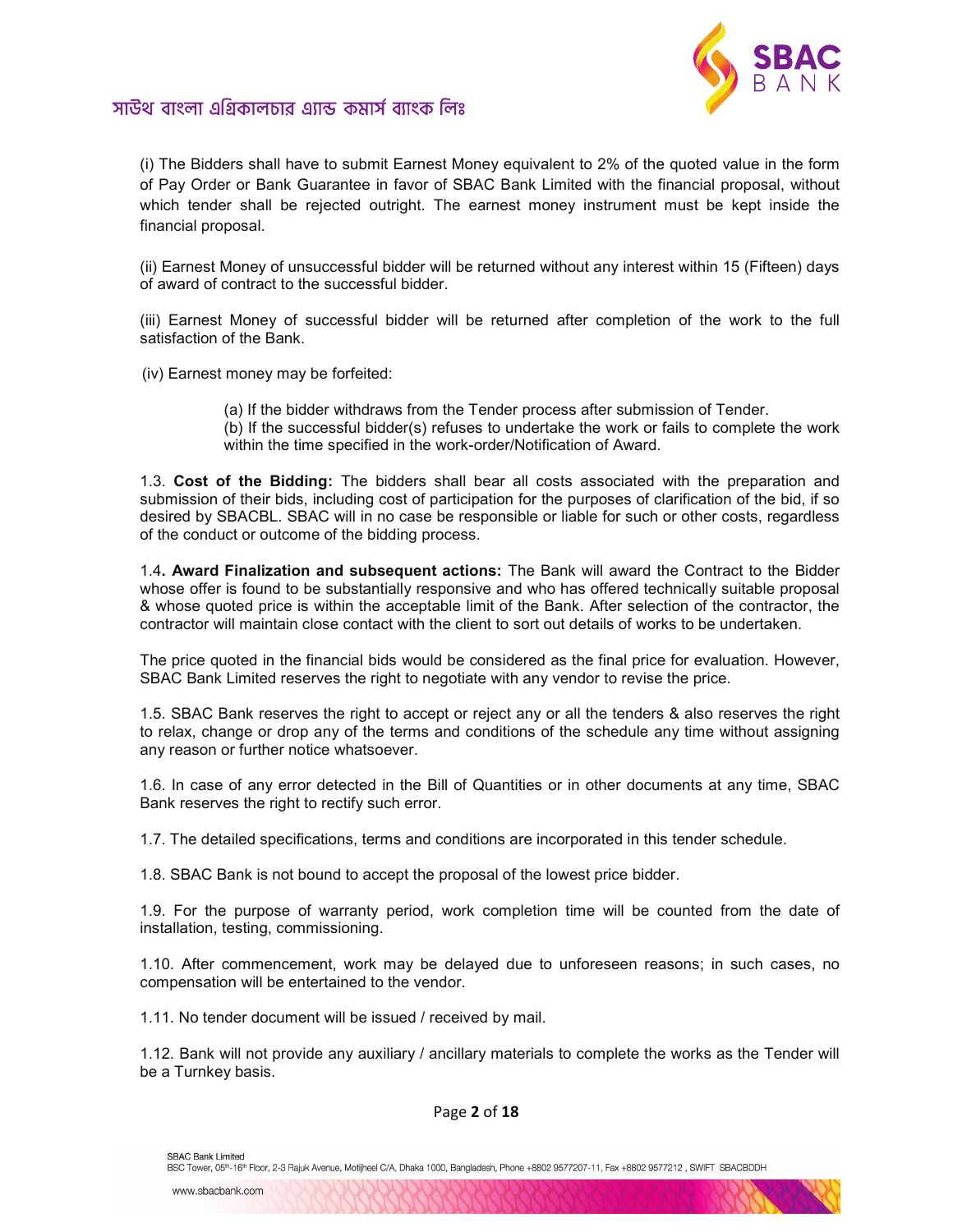

1.13. Bank will issue work order to the technically qualified & reasonable price giving vendor for the full or partial consignment. The bidders must maintain sufficient stock to meet the client's need at any time. The respective division of the Bank place written or mail request to the vendor for time to time delivery of ATM/CRM as per their deployment schedule.

1. 14. The selected contractor must complete the work within the time stipulated in the individual delivery & deployment order over mail or written request. A fine of Tk. 1000 (Taka One thousand) per day may be imposed for delay in delivery of ATM/CRM or completion of work.

1.15. Import documents should be issued in favour of bidder itself.

1.16. Tender offer may be rejected for any one of the reasons listed herein under. Decision of the Bank will be final in this regard:

- a) Failure to submit Tender before the specified closing time.
- b) All or any pages of the Tender document are not signed and sealed by the Tenderer.
- c) Failure to comply with Specifications annexed herewith.
- d) Any false statement or evidence of fraud.
- e) Failure to comply with all the instructions of the Tender.
- f) Any alteration in the tender schedule.
- g) Failure to submit any document as specified in paragraph 3 of this schedule.
- h) Any discrepancy, overwriting, erasing, ambiguity or omission in quoting rate and in furnishing the tender document.
- 1.17. No price escalation will be entertained after submission of technical & financial offer.

#### 1.18. Other Terms & Conditions:

- A. Bank has the right to execute full or part of the work.
- B. (ii)The vendor should consider that the bank could request to do some extra work those are not specifically mentioned in the schedule but might be necessary for the completion of the work.
- C. No tender will be accepted for partial quantity.
- D. Bidding prices must be quoted in BDT. All payment will also be made in BDT.
- E. All quoted price should be inclusive of VAT, tax, levies, charges and other duties (if any exist).
- F. All quoted price should include successfully delivery, configuration, training cost, etc.
- G. The terms of payment are as follows:
- H. 90% of the total work value will be paid by the bank within 2 weeks after successful delivery & installation of equipment's.
- I. 10% of invoice value against the work order/Partial Work Order would be retained as security money until warranty period. Vendor may also could provide Bank Guaranty(BG) for the same purpose

### 1.19. Delivery:

- a) Delivery period: To be mentioned by the bidders but ready stock is preferable.
- b) After work order the full consignment must be ready at vendor's warehouse within 30 (Thirty) working days.
- c) The Time to time Delivery must be made as per the requirement of the Bank to its designated place at anywhere in Bangladesh.

Page 3 of 18

SBAC Bank Limited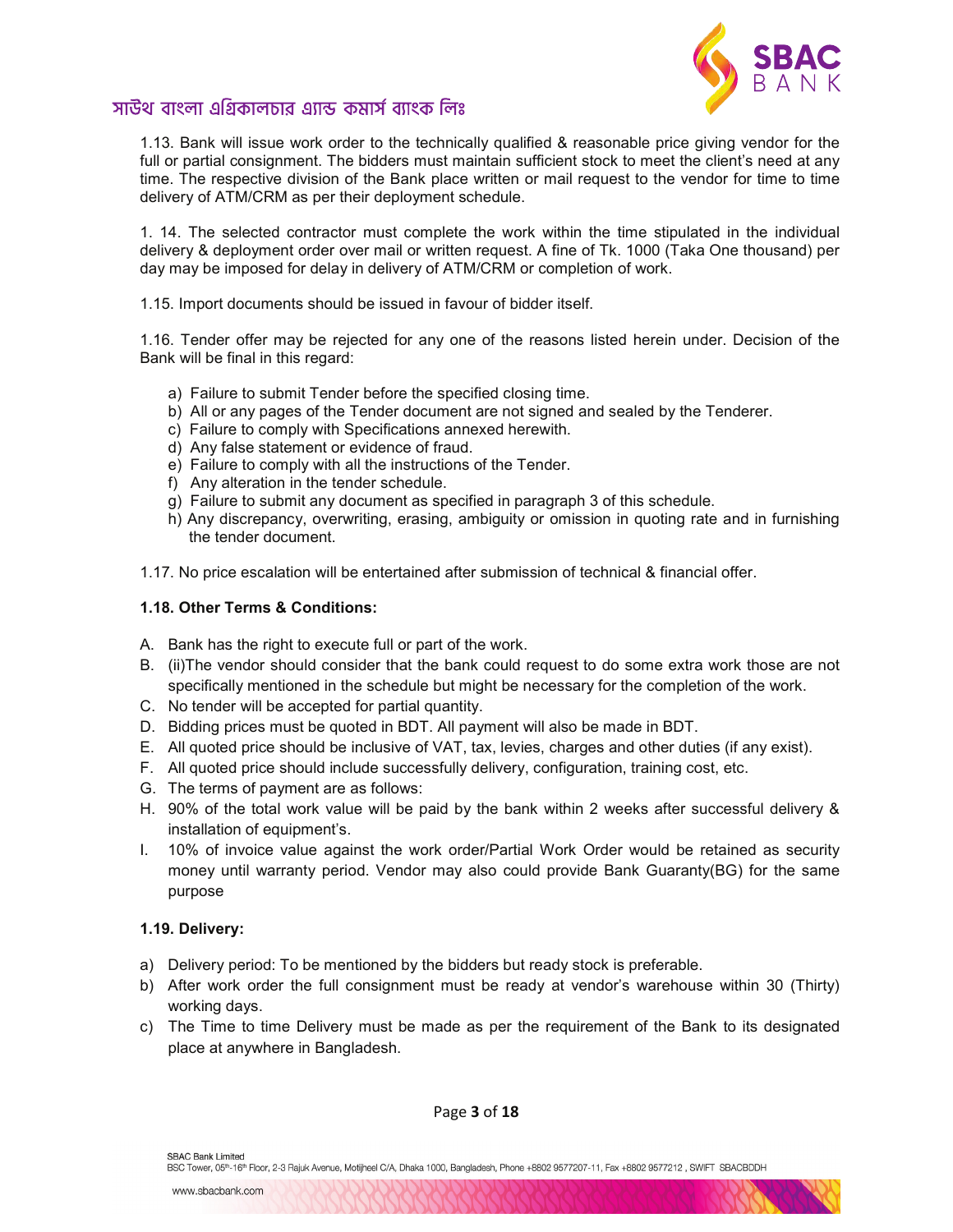

### 1.20 After Sales Service & Support:

Service & Support response should be as follows:

- a) Any problem should be attended within 2 hours inside Dhaka & Chittagong and 6 hours for other than that of reporting and should be solved.
- b) Any attended but unsolved problem must be solved as early as possible, as but no longer than 2 working days.
- c) If the problem is not resolved even after 7 days from the day of complain, then Bank reserves the right to forfeit the 10% Security money.

### 1.21. Annual Maintenance Charge & Contract:

- a) All bidders must submit a maintenance offer with their price quotation for the specified model with spare parts price list (If not covered by AMC).
- b) Selected vendor will have to sign an annual Maintenance Agreement with the bank and provide periodical & on call technical service for smooth functioning of SBAC ATM & CRM.

#### 1.22. Required Documents to submit Tender:

- a) Certificate of Incorporation
- b) VAT & TAX Registration
- c) Trade License
- d) All Client List with contact info (In side Bangladesh)
- e) List of Overall & Specific experiences should be submitted in separate sheet.
- f) Brief description of offered product with Brochure
- g) Bidders after Sales Support Facilities & Call Management Procedure
- h) Details Technical Specification of ATM/CRM
- i) Response to Attached Schedule
- j) Authorization of Document Signatory.
- k) Earnest Money of Taka 2 % of the total amount quoted in favor of 'SBAC Bank Limited' in the form of Pay Order have to be submitted along with the responded tender.
- l) Original Schedule Document with copy of purchase receipt, duly signed by the bidder's authorized person

#### 1.23 Tender Submission, opening & Validity:

A. Sealed "Technical Proposal" and "Financial Proposal" need to be submitted at the following address:

Card Division SBAC Bank Limited Head Office Sun Moon Star Tower (10th Floor) 37, Dilkusha C/A, Dhaka-1000.

- B. Tender Box shall remain open from June 01- June 15, 2022 during Office Hours.
- C. The bid submitted by the bidder shall remain valid at least for a period of 180 days.

Page 4 of 18

BSC Tower, 05<sup>n</sup>-16<sup>n</sup> Floor, 2-3 Rajuk Avenue, Motijheel C/A, Dhaka 1000, Bangladesh, Phone +8802 9577207-11, Fax +8802 9577212, SWIFT SBACBDDH

SBAC Bank Limited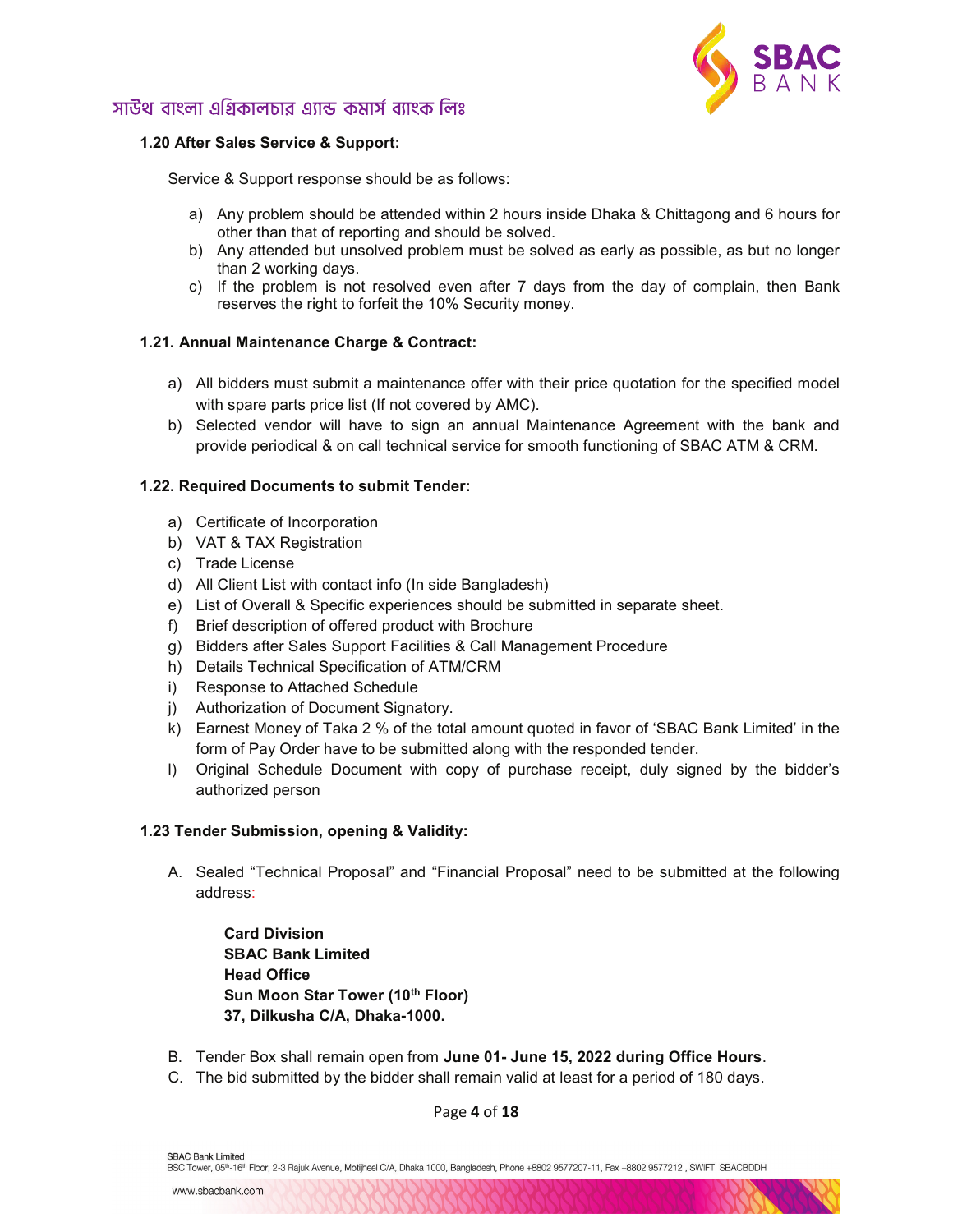

D. After assessment of Technical & Financial Offer, selected vendors will be informed. In case the vendor requires any further information/clarification, they may contact with Head of Cards, SBAC Bank Ltd, in writing on or before due date & time.

### IV. Technical Requirements and Specifications

The following sections describe the technical specification, service contacts information and quantity (BoQ/BoM). Please mention Unit Price in the Proposal.

### TECHNICAL SPECIFICATIONS OF Automated Teller Machine-"Lobby & Through the Wall Type"

# Total Quantity: 20 PCS

| <b>Items</b>                              | <b>Required Specifications</b>                          | Vendor response in details |
|-------------------------------------------|---------------------------------------------------------|----------------------------|
| <b>Brand Name</b>                         | NCR/Diebold / Wincor Nixdorf /GRG/ Any other Brand      |                            |
|                                           | of similar standard                                     |                            |
| Model No.                                 | Please Specify                                          |                            |
| Country of Origin                         | <b>Please Specify</b>                                   |                            |
| Country of<br>Manufacturing &<br>shipment | Please Specify                                          |                            |
| Type                                      | "Lobby " & "Through the Wall"                           |                            |
|                                           | Fast Cash                                               |                            |
|                                           | Cash withdrawal                                         |                            |
|                                           | <b>Fund Transfer</b>                                    |                            |
|                                           | <b>Receipt Print</b>                                    |                            |
| <b>Required</b>                           | <b>Balance Inquiry</b>                                  |                            |
| functionalities                           | <b>Utility Bills Payment</b>                            |                            |
|                                           | Mini Statement                                          |                            |
|                                           | <b>Statement Request</b>                                |                            |
|                                           | PIN Change                                              |                            |
|                                           | <b>Advice Slip Printing</b>                             |                            |
|                                           | Credit Card Bill Payment through Debit Card             |                            |
|                                           | Customized Option i.e. Cheque Book Issuance,            |                            |
|                                           | Numeric Static Data Change Request                      |                            |
|                                           | MFS connectivity and OTP based cash transaction         |                            |
|                                           | Other Slandered functionality supported by ATM, if      |                            |
|                                           | Switch permitted                                        |                            |
| <b>Processor</b>                          | Intel Core-i5 or higher                                 |                            |
| <b>RAM</b>                                | 8 GB RAM DDR4 or higher                                 |                            |
| <b>HDD/SSD</b>                            | Minimum 1TB or higher                                   |                            |
| <b>Display</b>                            | 15" or higher Color LCD/LED Display with privacy filter |                            |
|                                           | and awareness mirror                                    |                            |
| <b>Optical Drive</b>                      | DVD R/W                                                 |                            |

### Page 5 of 18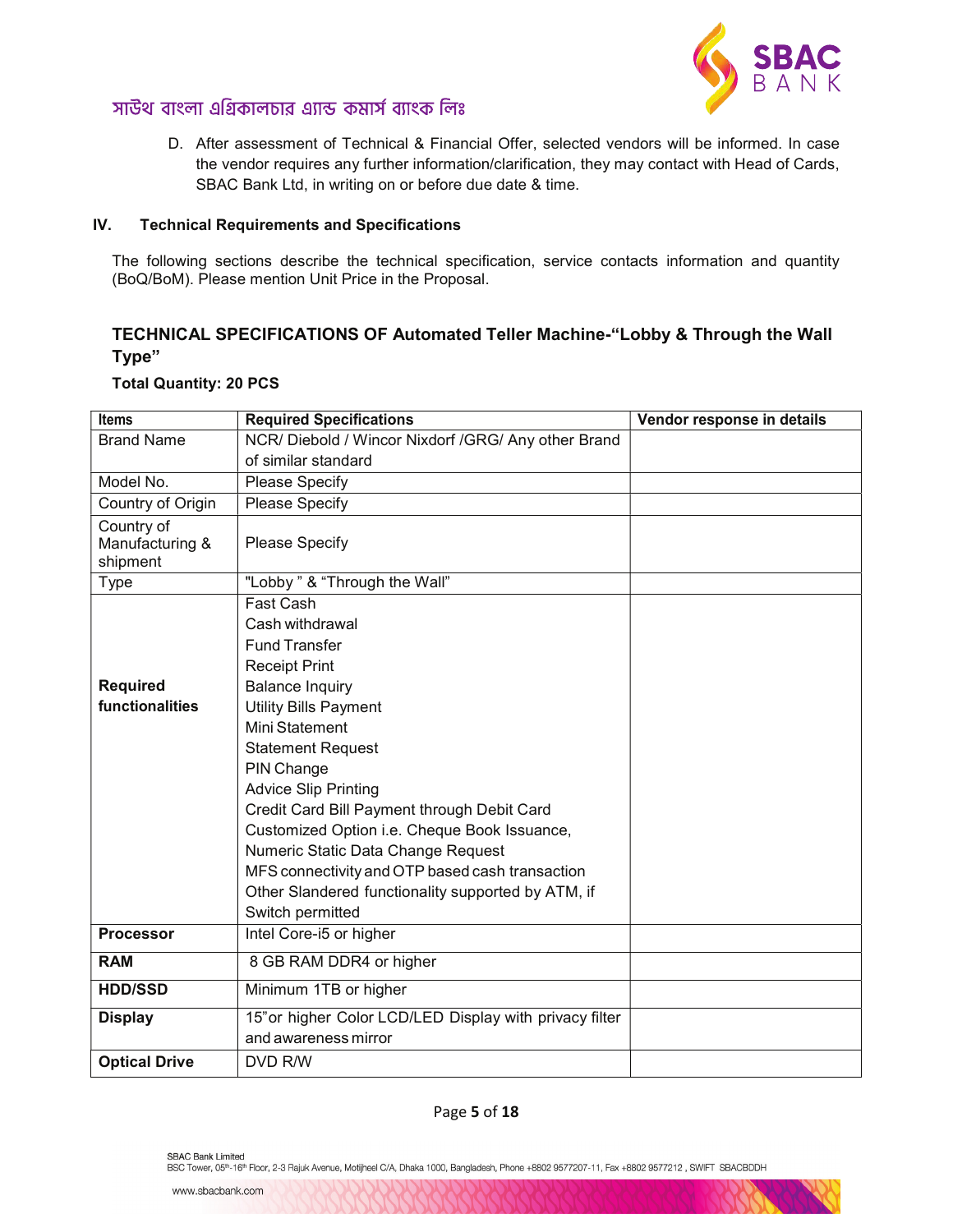

|                         | Microsoft Windows 10 professional OEM Licensed          |  |
|-------------------------|---------------------------------------------------------|--|
|                         | operating system or higher, all other related           |  |
| <b>Operating System</b> | application and hardware must be supported Microsoft    |  |
|                         | Windows 10 or above.                                    |  |
|                         |                                                         |  |
| <b>EMV facilities</b>   | Implementation with EMV Level 1 & 2 certified software, |  |
|                         | VISA, Master Card, Amex Certification                   |  |
| <b>EMV Software</b>     | Please Specify (Latest version as per EMV Co.)          |  |
| Kernel expire date      |                                                         |  |
| <b>EMV</b> certificate  | Vendor to submit EMV certificate                        |  |
|                         |                                                         |  |
| <b>Card Reader</b>      | Motorized/DIP Card Reader capable to read Magnetic      |  |
|                         | stripe card & capable to read Smart Cards, EMV Chip     |  |
|                         | Cards, HYCO Cards, NFC Card.                            |  |
|                         | Capable to read track 1, 2 and 3, having adherence      |  |
|                         | to ISO standard of Master/VISA, EMV (latest             |  |
|                         | version) standards and any other standard formats       |  |
|                         | Capability to write on card chip                        |  |
|                         | Card return on power failure                            |  |
|                         | Conformance to VISA and MasterCard standards            |  |
|                         |                                                         |  |
|                         | Conformance to all standards cards                      |  |
|                         | Sensing gate to prevent wrong insertion of card or to   |  |
|                         | prevent and protect from foreign objects other than     |  |
|                         | valid cards                                             |  |
|                         | <b>Jitter Enabled</b>                                   |  |
|                         | Preferable model: IMCRW                                 |  |
|                         | Encrypted Pin Pad, EPP keypads to be PCI complaints,    |  |
|                         | Fully recessed Polycarbonate EPP, FDK (Functional       |  |
|                         | Display Key)                                            |  |
|                         | EPP Firmware Version : LGCY 22                          |  |
|                         | EPP Model: 5818 EPP or higher                           |  |
| <b>Key Pad</b>          | <b>EPP PCI Certification: Certified</b>                 |  |
|                         | PCI Approval Number: specified                          |  |
|                         | The Pin pad must also meet VISA requirement on tamper   |  |
|                         | resistance security modules which enables automatic     |  |
|                         | destruction of secret keys in case of attempt to        |  |
|                         | interface with the encryption System.                   |  |
|                         | Physical Security: (CEN1 Safe)                          |  |
|                         | ATM Combination Type: Duel Combination Mechanical       |  |
|                         | Lock (One key lock and one Mechanical/Digital           |  |
|                         | combination lock) Variation should available            |  |
|                         | Vault: CEN L/CEN 1 certified                            |  |
|                         |                                                         |  |
|                         | Message: 3DES/AES, support EPP, SAM card Module;        |  |
|                         | Camera: Shutter and Portrait Camera Enabled             |  |
|                         | Anti-Skimming Module:                                   |  |
|                         | FDI (Fraudulent Device Inhibitor): latest version       |  |
|                         | FDD (Fraudulent Device Detector)                        |  |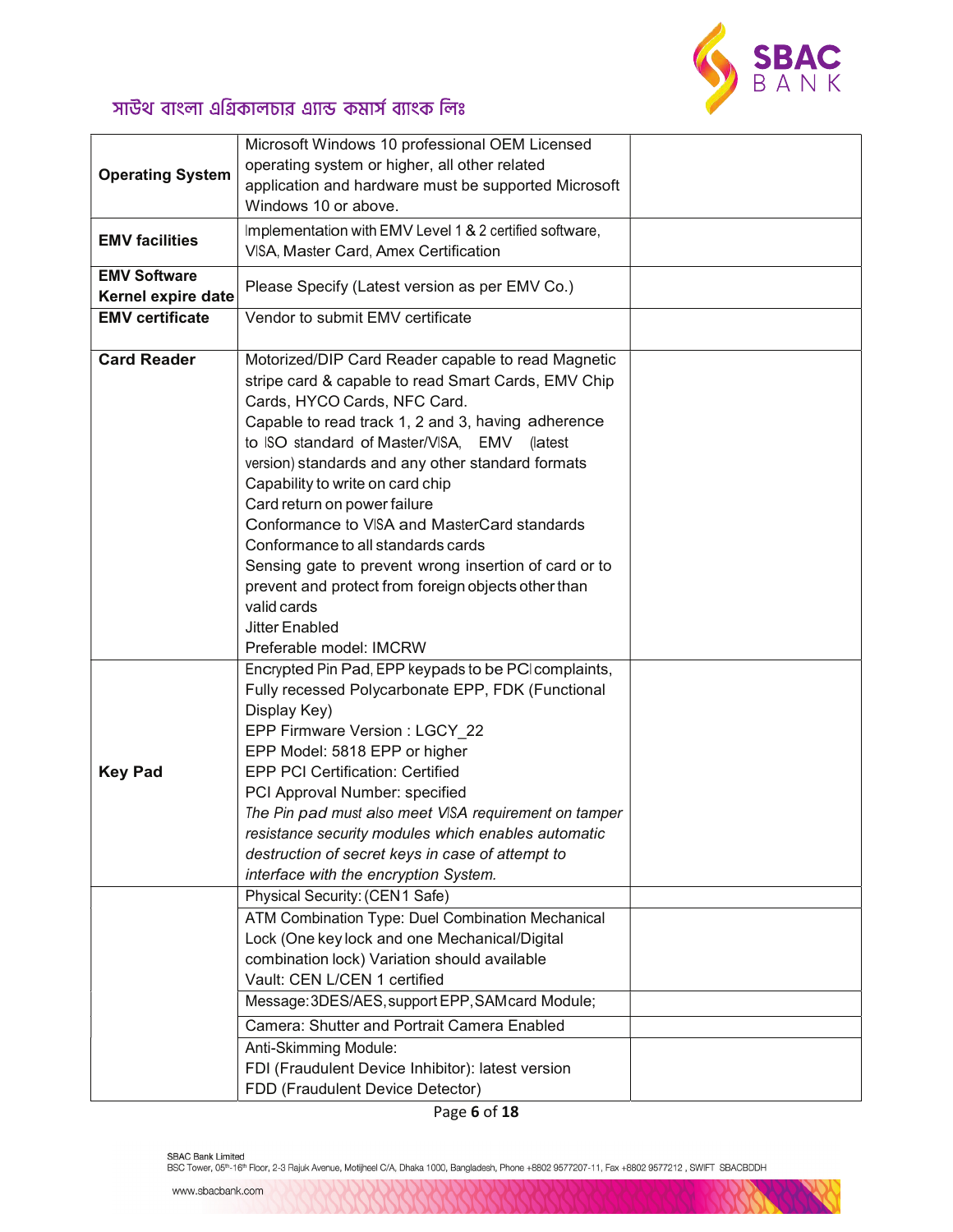

| <b>Security</b>           | Electro-magnetic Jamming Solution or                      |                            |
|---------------------------|-----------------------------------------------------------|----------------------------|
|                           | ATK (Anti-tapping Kit or Anti-fishing module) or          |                            |
|                           | Enhanced card driver runtime license.                     |                            |
|                           | - USB protection need to be enabled. Please specify       |                            |
|                           | the Brand name, Model, Country of Origin & Assemble       |                            |
|                           | and protection feature.                                   |                            |
|                           | PIN Shield: PCI Compliant                                 |                            |
|                           | Application Whitelisting Solution Or                      |                            |
|                           | Recommended antivirus (preferable if pre-installed)       |                            |
|                           | Hard Disk Drive Encryption                                |                            |
|                           | <b>USB Dispense Protection</b>                            |                            |
| <b>Communication</b>      | TCP/IP support on leased line, ISDN, CDMA, GSM and        |                            |
|                           | <b>VSAT Network</b>                                       |                            |
|                           | NDC/NDC+. ATM should be capable of running multi-         |                            |
|                           | vendorsoftware without any hardware/operating             |                            |
| <b>Protocol</b>           | system/Switching application changes or upgradation.      |                            |
|                           | ATM must support and should be loaded with multi-         |                            |
|                           | vendor software.                                          |                            |
| <b>Items</b>              | <b>Required Specifications</b>                            | Vendor response in details |
| <b>Encryption</b>         | 3DES chip with Encryption/verification/validation         |                            |
|                           | software Support MAC (Message Authentication Code)        |                            |
|                           | to minimize chances of message tempering                  |                            |
| Port                      | On-board LAN card and USBs                                |                            |
| <b>Operator interface</b> | Maintenance panel/monitor/ Keyboard to facilitate all     |                            |
|                           | operations related to housekeeping and maintenance        |                            |
|                           | of ATM                                                    |                            |
| <b>Receipt Printer</b>    | <b>Graphics Thermal Receipt Printer</b>                   |                            |
| <b>Journal Printer</b>    | <b>Graphics Thermal Journal Printer</b>                   |                            |
|                           | Vacuum/Friction/robotic Pick suction technology of        |                            |
|                           | international Standard                                    |                            |
|                           | Multimediadispensing capabilities to dispense cash, etc.  |                            |
|                           | Capability to dispense currency notes of Denominations    |                            |
|                           | as per Bank's requirement)                                |                            |
|                           | All cassettes should be capable of dispensing all types   |                            |
|                           | Capability to handle Four currency cassettes Retract      |                            |
|                           | and purge capability                                      |                            |
| <b>Dispenser</b>          | Dispensing the currency notes per transaction: Specify    |                            |
|                           | Dispensed used notes                                      |                            |
|                           | Indicate proper insertion of cassettes and ATM should     |                            |
|                           | have4 (four)cassettes by default ondelivery               |                            |
|                           | Double pick module with 4 secure currency cassettes       |                            |
|                           | Secure divert bin (with lock & key will be preferable and |                            |
|                           | optional- availability of separated retract and reject    |                            |
|                           | compartment)                                              |                            |
|                           |                                                           |                            |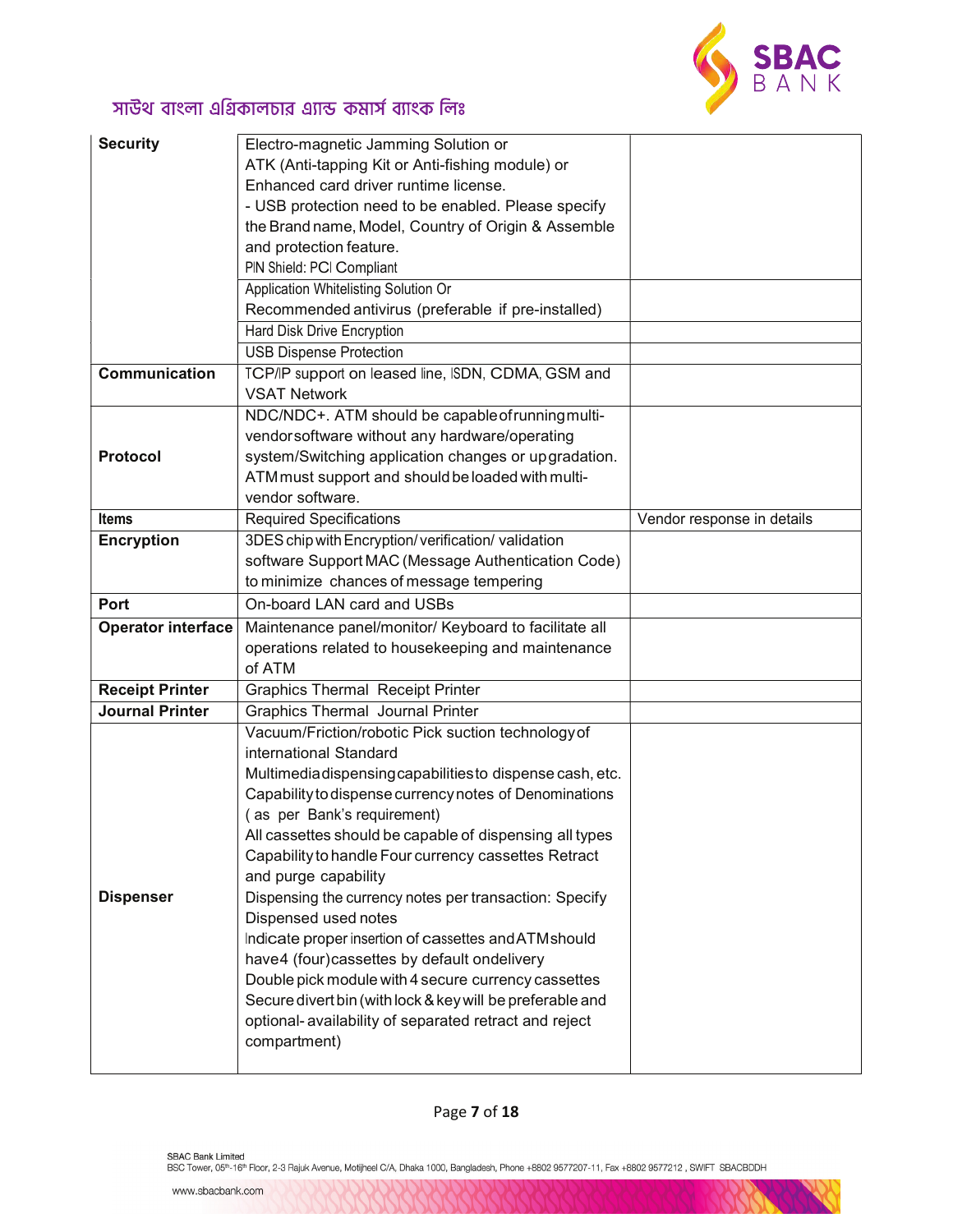

|                        | All cassettes with latches capable of shutting                   |                            |
|------------------------|------------------------------------------------------------------|----------------------------|
|                        | automatically when removed from the ATM                          |                            |
|                        | Cassettes should hold number of currency notes: please           |                            |
|                        | specify<br>It is need to be confirm that ATM Machine will not be |                            |
|                        | over dispense and if yes then vendor will adjust the             |                            |
|                        | cost.                                                            |                            |
|                        | 4 (four) loaded cassettes (minimum) and additional 4             |                            |
| No. of cassettes       | will be purchased with every ATM, if required (price             |                            |
|                        | break down required)                                             |                            |
| <b>Currency chest</b>  | Vault must be minimum CEN L or higher CEN 1                      |                            |
|                        | certified secured chest (CEN 1 will preferable)                  |                            |
| Integrated voice       | Capable of voice guidance to customers in multiple               |                            |
| system                 | languages including English, Bangla                              |                            |
| <b>Biometric</b>       | Built-in finger print sensor hardware module with the ATM        |                            |
| <b>NFC</b>             | Contactless Card Reader to be integrated with the ATM            |                            |
| Scalability/           | The ATM should be scalable/ upgradable in terms of               |                            |
| <b>Upgradability</b>   | RAM, HDD/SSD, etc.                                               |                            |
| Incident               | Service Provider should have online incident                     |                            |
| management             | management system for support calls logs                         |                            |
| system for             |                                                                  |                            |
| support call log       |                                                                  |                            |
| <b>Tools</b>           | Standard Diagnostic tools for the said model                     |                            |
| <b>Items</b>           | <b>Required Specifications</b>                                   | Vendor response in details |
| <b>Other Features</b>  | Should be equipped with standard keyboard & mouse.               |                            |
|                        | Fully automatic power fail recovery.                             |                            |
|                        | Should Support all standard ISO 8583 switching software.         |                            |
|                        | Communication fail recovery                                      |                            |
|                        | Local transaction log and history file                           |                            |
|                        | Standalone operation in case of communication failure.           |                            |
|                        | Multilingual menu support (English & Bangla)                     |                            |
| <b>ATM Application</b> | Offered ATM supported software should be specified               |                            |
| <b>Software</b>        | and offered                                                      |                            |
| <b>Warranty</b>        | 01 year from the date of Delivery.                               |                            |
| <b>Others</b>          | As per requirement (Please Specify)                              |                            |

Page 8 of 18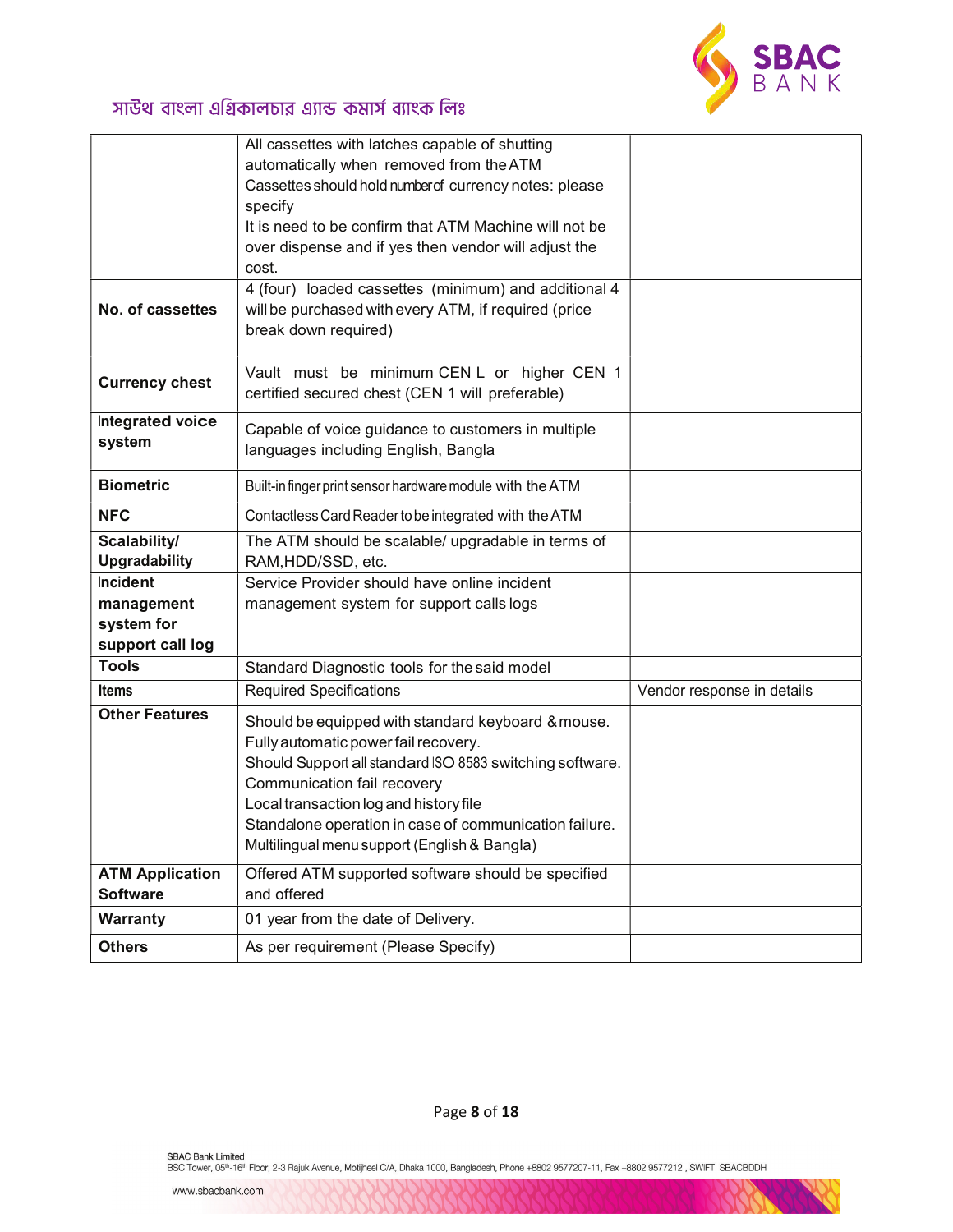

### TECHNICAL SPECIFICATIONS OF Cash Recycler Machine (CRM)

### Total Quantity: 5 PCS

| <b>Items</b>     | <b>Required Specification</b>                                    |                                                                                                                                   | Vendor response in details |
|------------------|------------------------------------------------------------------|-----------------------------------------------------------------------------------------------------------------------------------|----------------------------|
|                  | <b>General Information</b>                                       |                                                                                                                                   |                            |
| 1.1              | <b>Brand</b>                                                     | <b>Supplier will Specify</b><br>(i.e. DIEBOLD, NIXDORF, NCR, GRG, KING<br>TELLER or Any other Brand of similar<br>standard        |                            |
| 1.2              | Model                                                            | Supplier will Specify (i.e. Machine Model)                                                                                        |                            |
| 1.3              | Country of Origin                                                | Supplier will Specify (i.e. USA, Germany<br>,China ,India, etc)                                                                   |                            |
| 1.4              | Country of Shipment                                              | Supplier will Specify (i.e. USA, Germany<br>,China ,India, etc)                                                                   |                            |
| 1.5              | <b>Installation &amp; Access</b>                                 | For standalone : Indoor/Front<br>access/Lobby Type<br>For Wall Mount: Outdoor/Rare access/<br>Through the Wall type               |                            |
| 1.6              | Functionality                                                    | Cash Recycler & Basic ATM Withdrawal,<br>Deposit and Fund Transfer functionality                                                  |                            |
| $\overline{2}$   | <b>PC Core Configuration</b>                                     |                                                                                                                                   |                            |
| $\overline{2.1}$ | PC Type                                                          | <b>Industrial PC</b><br>(i.e. OEM/ Customizable)                                                                                  |                            |
| 2.2              | Motherboard                                                      | Supplier will specify<br>(i.e. Brand, Model, RAM Supported,<br>Chipset, Audio, etc)                                               |                            |
| 2.3              | Processor                                                        | Supplier will specify<br>(i.e. Model, Generation, Clock Speed,<br>Memory Speed, Cache, Socket Supported,<br>Cores & Threads, etc) |                            |
| 2.4              | <b>RAM</b>                                                       | 8 GB DDR4 as default and upgradable                                                                                               |                            |
| 2.5              | <b>HDD</b>                                                       | SSD 1TB as default and<br>Upgradable                                                                                              |                            |
| 2.6              | Backup HDD                                                       | Supplier will specify (If supplier offers<br>additional backup HDD)                                                               |                            |
| 2.7              | <b>Optical Drive</b>                                             | DVD-R/CD-RW drive                                                                                                                 |                            |
| 2.8              | Communication                                                    | Supplier will specify<br>(i.e. Ethernet Adapter, Standard TCP/IP,<br>Supports wireless, EDGE/GPRS modems)                         |                            |
| 3                |                                                                  | <b>User Operating Interface &amp; Consumer Experience Features</b>                                                                |                            |
| 3.1              | <b>Consumer Display</b><br>Screen Size, Type &<br>Resolution     | 15/17 inch TFT/XGA Color LCD Display,<br>min 1024X768<br>Supplier will specify                                                    |                            |
| 3.2              | <b>Display Brightness</b>                                        | High bright/semi bright. Supplier will<br>specify                                                                                 |                            |
| 3.3              | Readable for Outdoor<br>Environment/Sunlight<br>readable display | Required. Supplier will specify                                                                                                   |                            |
| 3.4              | 8 FDKs and/or multi<br>touch enabled display                     | Required. Supplier will specify                                                                                                   |                            |
| 3.5              | Built-in Vandal-                                                 | Required. Supplier will specify                                                                                                   |                            |

Page 9 of 18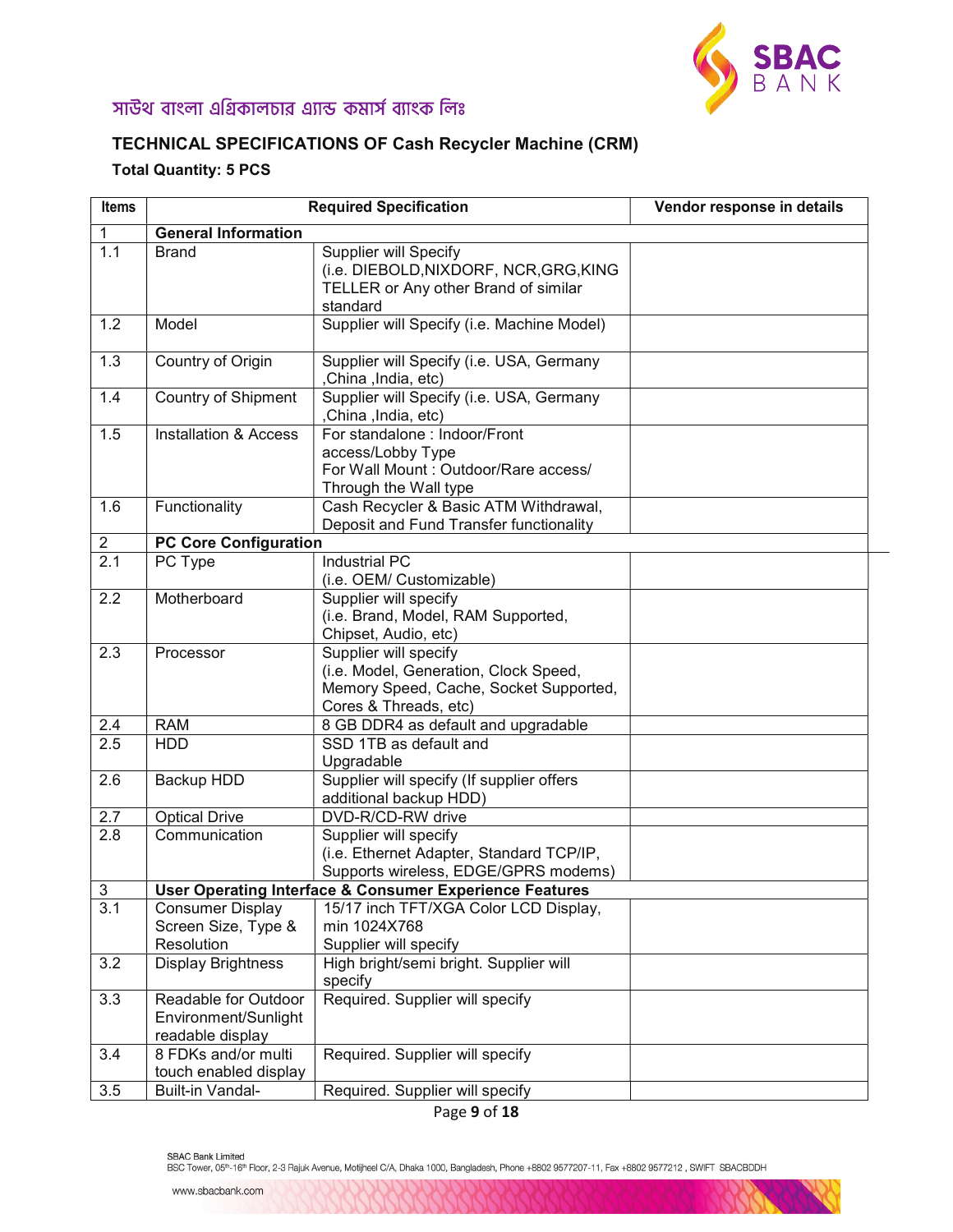

|                  | Resistive feature                                                                      |                                                                                                       |  |
|------------------|----------------------------------------------------------------------------------------|-------------------------------------------------------------------------------------------------------|--|
| 3.6              | <b>Built-in Privacy filter</b><br>feature                                              | Required. Supplier will specify                                                                       |  |
| 3.7              | Rear service operator<br>panel                                                         | Optional for Standalone RATM & Required<br>for Wall Mount RATM. Supplier will specify                 |  |
| 3.8              | Supports multilingual<br>menu (English &<br>Bengali)                                   | Required. Supplier will specify                                                                       |  |
| 3.9              | Built-in loud speaker<br>for voice guidance<br>with English &<br>Bengali voice options | Required. Supplier will specify                                                                       |  |
| 3.10             | <b>Accessibility</b>                                                                   | Headphone jack                                                                                        |  |
| 3.11             | Media indicators for<br>all input & output<br>module                                   | Supplier will specify<br>(i.e. Indicator for Card Reader, Receipt<br>Printer, Cash Shutter, EPP, etc) |  |
| 3.12             | Consumer<br><b>Experience Features</b>                                                 | Supplier will specify<br>(i.e. Branding panel, alphanumeric<br>keyboard, etc)                         |  |
| 4                | <b>Card Reader Features</b>                                                            |                                                                                                       |  |
| 4.1              | Motorized/DIP card<br>Reader/Writer                                                    | Supplier will specify (i.e. Brand, Model, etc)                                                        |  |
| 4.2              | Read/Write Option                                                                      | Magnetic Stripe HICO/LOCO Card in Track<br>1,2,3 and Read/Write IC CARD                               |  |
| 4.3              | <b>Built-in Card Return</b><br>on Power Failure<br>(CROPF) feature                     | Required. Supplier will specify                                                                       |  |
| 4.4              | Card retracted if not<br>removed feature                                               | Required. Supplier will specify                                                                       |  |
| 4.5              | Separate card retract<br>key lock<br>compartment                                       | Required. Supplier will specify                                                                       |  |
| 4.6              | <b>Jitter Function</b><br>Enabled                                                      | Required. Supplier will specify                                                                       |  |
| 5                | <b>Encrypted PIN PAD (EPP) Features</b>                                                |                                                                                                       |  |
| $\overline{5.1}$ | Metal & Encrypted<br><b>PIN PAD</b>                                                    | Required. Supplier will specify                                                                       |  |
| 5.2              | <b>PCI PTS Certified</b><br>EPP                                                        | Required. Supplier will specify<br>(i.e. Certification version number & expire<br>date)               |  |
| 5.3              | Triple<br>DES/3DES/TDES<br>Compliant                                                   | Required. Supplier will specify                                                                       |  |
| 5.4              | <b>Temper Pads</b>                                                                     | As per PCI PTS Standard. Supplier will<br>specify                                                     |  |
| 5.5              | Built-in Vandal-<br>Resistive feature                                                  | Required. Supplier will specify                                                                       |  |
| 5.6              | <b>Built-in Destruction</b><br>Mechanism                                               | Required. Supplier will specify                                                                       |  |
| 5.7              | <b>Built-in PCI</b><br>compliant EPP<br>Shield                                         | Standard PCI Compliant EPP Shield.<br>Supplier will specify                                           |  |

### Page 10 of 18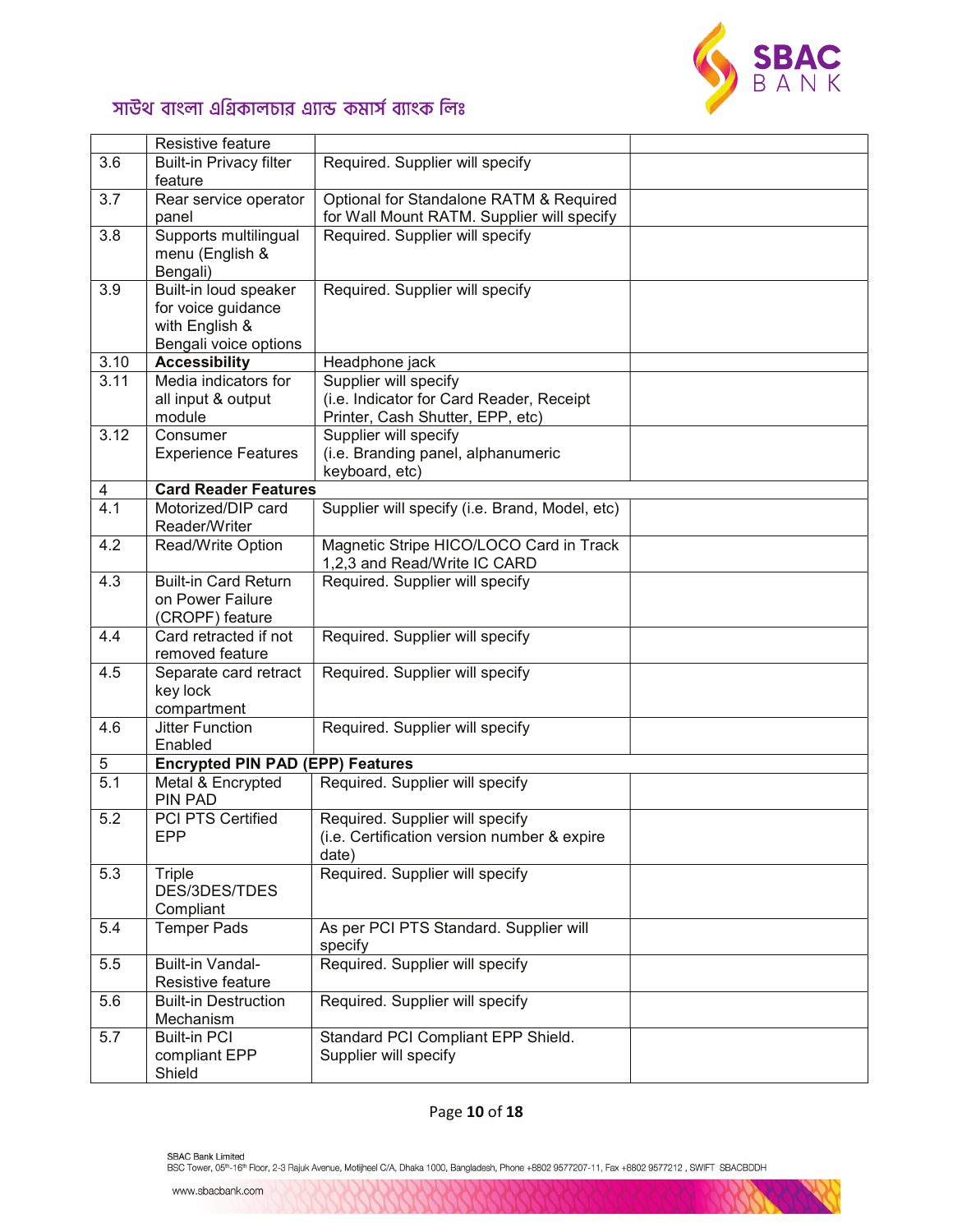

| $\,6$ |                                | <b>Cash Dispenser &amp; Currency Cassette Features</b>                             |  |
|-------|--------------------------------|------------------------------------------------------------------------------------|--|
| 6.1   | Recycling, deposit &           | Cash Recycler Module with configurable                                             |  |
|       | dispense function              | Deposit, Dispense and Recycling Function<br>within the same module. Supplier will  |  |
|       |                                | specify                                                                            |  |
| 6.2   | <b>Recycling Cassette</b>      | Supplier will specify                                                              |  |
|       | <b>Module Features</b>         | (i.e. 3+1, 3 recycling cassettes + 1                                               |  |
|       |                                | acceptance cassettes or 4+1, 4 recycling                                           |  |
|       |                                | cassettes + 1 acceptance cassettes, etc)                                           |  |
|       |                                | In addition, supplier will specify following                                       |  |
|       |                                | issues:                                                                            |  |
|       |                                | • Multi-Currency & Multi- Denomination<br>Cassette Configurable (if any)           |  |
|       |                                | • Currency recognition based on security                                           |  |
|       |                                | parameter authentication                                                           |  |
|       |                                | • Note Qualifier has the capability to detect                                      |  |
|       |                                | double notes (to avoid single count)                                               |  |
|       |                                | • Currency note holds in secured area and                                          |  |
|       |                                | returns if customer cancels the transaction                                        |  |
|       |                                | • Jammed currency note holds in secured<br>area and cannot be removed from outside |  |
|       |                                | without first level maintenance                                                    |  |
| 6.3   | Denomination wise              | Required. Supplier will specify                                                    |  |
|       | recycle                        | (i.e. Recycles up to 4 denominations)                                              |  |
| 6.4   | <b>Built-in Foreign</b>        | Required. Supplier will specify                                                    |  |
|       | object detection               |                                                                                    |  |
|       | Features                       |                                                                                    |  |
| 6.5   | Recycle<br>denominations       | Recycles up to 4 denominations. Supplier<br>will specify                           |  |
| 6.6   | <b>Bunch Recycling</b>         | Required. Supplier will specify                                                    |  |
|       | Module (BRM)                   |                                                                                    |  |
| 6.7   | Dispense/Deposit               | Required. Supplier will specify                                                    |  |
|       | Method                         | (i.e. Dispensing technology from any third<br>party/own intellectual property,     |  |
|       |                                | <b>Suction/Friction Feed Bundle</b>                                                |  |
|       |                                | Dispense/Deposit Mechanism with                                                    |  |
|       |                                | Currency form factor and Security                                                  |  |
|       |                                | Parameter Authentication)                                                          |  |
| 6.8   | Transport speed                | Min 8 banknotes per second for                                                     |  |
|       | Max. banknotes                 | deposits/dispenses. Supplier will specify                                          |  |
| 6.9   | deposit/withdrawal             | Max. deposit/withdrawal of up to<br>300 notes in bundles. Supplier will specify    |  |
|       | per bundle                     |                                                                                    |  |
|       | transaction                    |                                                                                    |  |
| 6.10  | Cash Retract                   | Single/Bundle retract. Supplier will specify                                       |  |
|       | Mechanism                      |                                                                                    |  |
| 6.11  | <b>Dispenser Command</b>       | Required. Supplier will specify                                                    |  |
|       | Authorization (as like         |                                                                                    |  |
| 6.12  | EPP)<br><b>Total Number of</b> | Minimum 4 cassettes. Supplier will specify                                         |  |
|       | cash Cassettes                 |                                                                                    |  |
|       | without reject/retract         |                                                                                    |  |
|       | cassette                       |                                                                                    |  |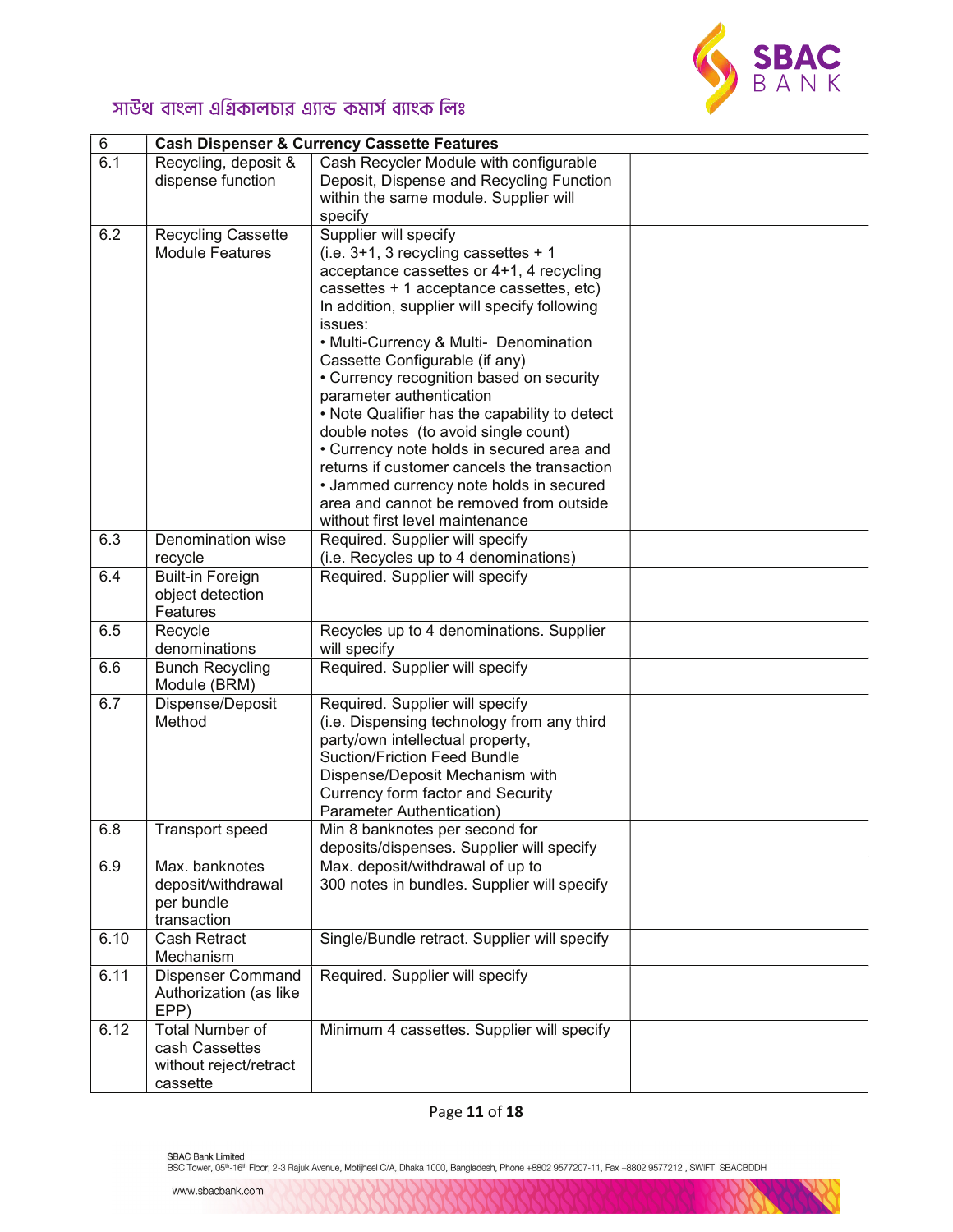

| 6.13           | Built-in separate<br>reject cassette                                                                                              | Required. Supplier will specify                                                                                                                                             |  |
|----------------|-----------------------------------------------------------------------------------------------------------------------------------|-----------------------------------------------------------------------------------------------------------------------------------------------------------------------------|--|
| 6.14           | Built-in separate<br>retract compartment                                                                                          | Required. Supplier will specify                                                                                                                                             |  |
| 6.15           | Cash Cassette<br>Capacity                                                                                                         | Required max. Capacity information.<br>Supplier will specify                                                                                                                |  |
| 6.16           | <b>Reject Cassette</b><br>Capacity                                                                                                | Required max. Capacity information.<br>Supplier will specify                                                                                                                |  |
| 6.17           | Retract<br>Compartment<br>Capacity                                                                                                | Required max. Capacity information.<br>Supplier will specify                                                                                                                |  |
| 6.18           | Cassette Internal<br>Structure & Type                                                                                             | Supplier will specify<br>(i.e. Push pull cash forward, CCMS ready<br>with E2E cassettes, multipurpose cassette,<br>Scalable cassette concept, Fill-level<br>indicator, etc) |  |
| 6.19           | Cassettes with Key-<br>Lock                                                                                                       | Required. Supplier will specify                                                                                                                                             |  |
| 6.20           | <b>Extra Cassette</b>                                                                                                             | Supplier will specify<br>(if supplier offers additional backup<br>cassettes)                                                                                                |  |
| $\overline{7}$ | <b>Banknote Recognition Features</b>                                                                                              |                                                                                                                                                                             |  |
| 7.1            | <b>Banknote validation</b><br>as per ECB<br>framework                                                                             | Required. Supplier will specify                                                                                                                                             |  |
| 7.2            | Simultaneously<br>processes<br>denominations                                                                                      | Supplier will specify<br>(i.e. processes up to 200 denominations<br>simultaneously)                                                                                         |  |
| 7.3            | Bank note serial<br>number recognition<br>both Bangla and<br>English<br>and tracking (for both<br>deposited &<br>dispensed notes) | Required. Supplier will specify<br>(supplier will also share the percentage of<br>accuracy of this mechanism)                                                               |  |
| 8              | <b>Safe Lock Features</b>                                                                                                         |                                                                                                                                                                             |  |
| 8.1            | <b>Built-in Mechanical</b><br><b>Combination Lock</b>                                                                             | Required. Supplier will specify<br>(i.e. Dual Combination electronic,<br>mechanical Lock, etc)                                                                              |  |
| 8.2            | <b>Built-in Mechanical</b><br>Key Lock                                                                                            | Required. Supplier will specify                                                                                                                                             |  |
| 8.3            | Electronic<br><b>Combination Lock</b><br>Option                                                                                   | Supplier will specify                                                                                                                                                       |  |
| 8.4            | Type of upper &<br>lower chamber key                                                                                              | Unique key sets for each terminal. No<br>common key sets. Supplier will specify                                                                                             |  |
| 8.5            | <b>Built-in Safe Security</b><br>Standard & Level                                                                                 | CEN L or higher safe certification required.<br>Supplier will specify<br>(i.e. CEN L/CEN 1 Safe as Built-in)                                                                |  |
| 8.6            | Floor mounted option<br>for safe                                                                                                  | Required. Supplier will specify                                                                                                                                             |  |
| 9              | <b>Security Device &amp; Solutions</b>                                                                                            |                                                                                                                                                                             |  |
| 9.1            | <b>Built-in Anti</b>                                                                                                              | Specially designed card entry slot to protect                                                                                                                               |  |

Page 12 of 18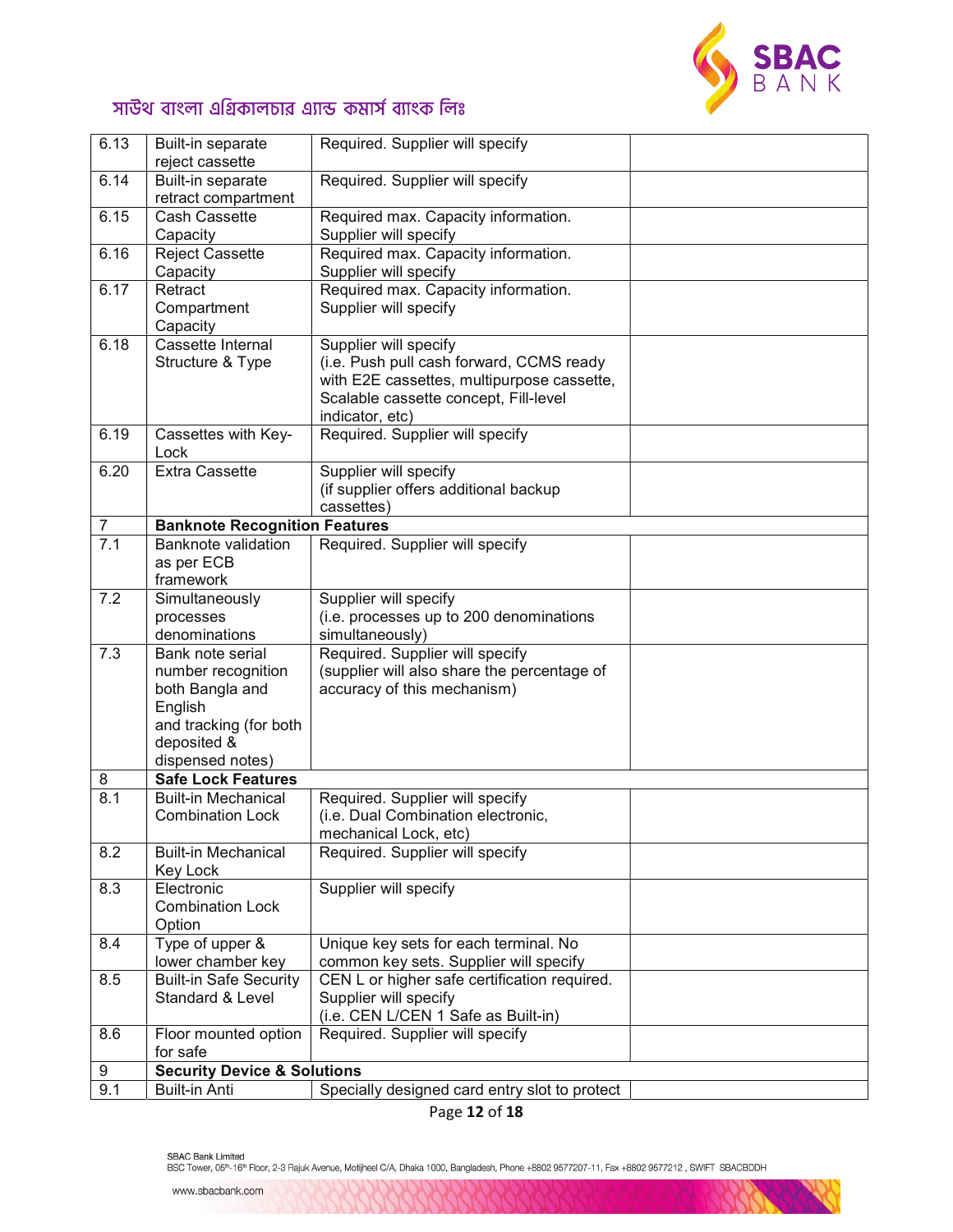

|      | <b>Skimming Card Entry</b><br>Slot Designed                                                                                                                                                   | against skimming attack. Supplier will<br>specify                                                                                                                                                                                                                                                 |  |
|------|-----------------------------------------------------------------------------------------------------------------------------------------------------------------------------------------------|---------------------------------------------------------------------------------------------------------------------------------------------------------------------------------------------------------------------------------------------------------------------------------------------------|--|
| 9.2  | <b>Built-in Fraudulent</b><br>Device Inhibitor (FDI)                                                                                                                                          | Required. Supplier will specify                                                                                                                                                                                                                                                                   |  |
| 9.3  | <b>Built-in Fraudulent</b><br>Device Detector<br>(FDD) which detects<br>if any skimming<br>device is attached                                                                                 | Required. Supplier will specify                                                                                                                                                                                                                                                                   |  |
| 9.4  | <b>Built-in Card Entry</b><br>Slot Anti-destroy<br>sensor mask                                                                                                                                | Required. Supplier will specify<br>(i.e. Card Entry Slot Anti-Destroy Sensor<br>Mask installed to protect against Vandalism<br>by Drill/Cut/Saw/Melt etc.)                                                                                                                                        |  |
| 9.5  | Built-in<br>Electromagnetic<br>Jamming Solution                                                                                                                                               | Required. Supplier will specify<br>(i.e. Electro-magnetic Jamming Solution<br>Installed to disable any skimming device in<br>front of the Card Entry Slot)                                                                                                                                        |  |
| 9.6  | <b>Built-in Advanced</b><br><b>Terminal Security</b><br>Solution                                                                                                                              | Required. Supplier will specify<br>(i.e. Application level security, Anti-malware<br>mechanism, USB protection, Recycler<br>Module Encryption, XFS Layer Binding, File<br>& registry protection, Standard<br>Process/steps validation for cash dispense<br>before cash out, Bios protection, etc) |  |
| 9.7  | <b>Built-in Anti-</b><br>Lebanese Loop<br>Protection                                                                                                                                          | Required. Supplier will specify                                                                                                                                                                                                                                                                   |  |
| 9.8  | <b>Built-in Anti-trapping</b><br>Kit (ATK)                                                                                                                                                    | Required. Supplier will specify                                                                                                                                                                                                                                                                   |  |
| 9.9  | Built-in Tilt &<br>Vibration                                                                                                                                                                  | Required. Supplier will specify                                                                                                                                                                                                                                                                   |  |
| 9.10 | Terminal goes to<br>"Out of Service"<br>mode automatically,<br>if Skimming Device<br>Detected                                                                                                 | Required. Supplier will specify                                                                                                                                                                                                                                                                   |  |
| 9.11 | Alert to host by Card<br>reader                                                                                                                                                               | Required. Supplier will specify                                                                                                                                                                                                                                                                   |  |
| 9.12 | <b>Built-in Remote</b><br>Management                                                                                                                                                          | Optional. Supplier will specify                                                                                                                                                                                                                                                                   |  |
| 10   | <b>Security Features</b>                                                                                                                                                                      |                                                                                                                                                                                                                                                                                                   |  |
| 10.1 | <b>Physical Security</b><br>Features:<br>• Consumer<br>awareness mirrors<br>• CEN Standard<br>Security safe<br>• Anti-card-trapping<br>functionality, Anti-<br>manipulation card<br>slot, etc | Required. Supplier will specify                                                                                                                                                                                                                                                                   |  |
| 10.2 | <b>Cyber Security</b><br>Features:                                                                                                                                                            | Required. Supplier will specify                                                                                                                                                                                                                                                                   |  |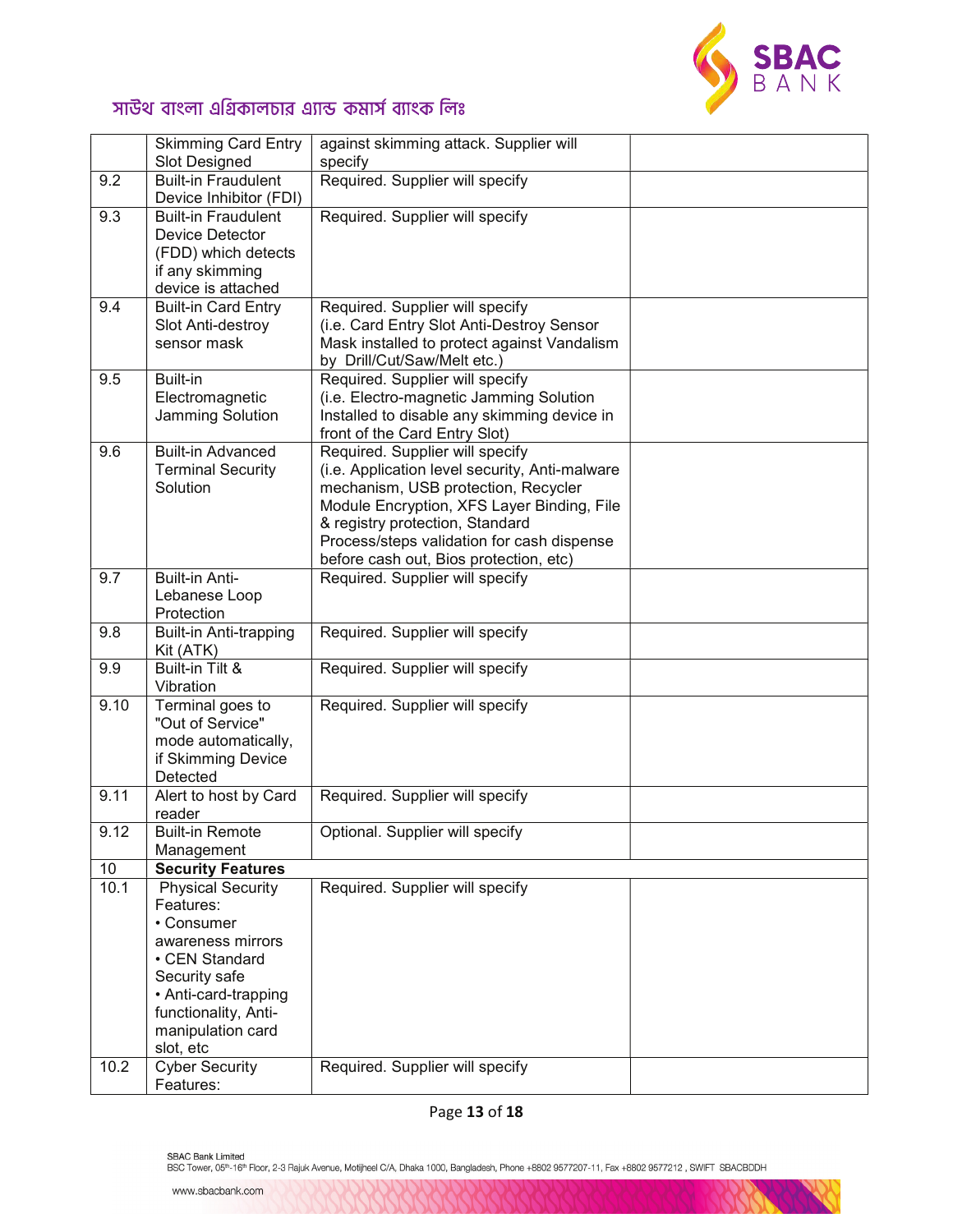

|      | • Encrypting PIN Pad                 |                                             |  |
|------|--------------------------------------|---------------------------------------------|--|
|      | • Optical Security                   |                                             |  |
|      | Guard                                |                                             |  |
|      | • Secured Channel,                   |                                             |  |
|      | etc                                  |                                             |  |
| 10.3 | <b>System Security</b>               | Required. Supplier will specify             |  |
|      | Features:                            |                                             |  |
|      | • Portrait, cash slot                |                                             |  |
|      | and card reader                      |                                             |  |
|      | cameras                              |                                             |  |
|      | • Intelligent operator               |                                             |  |
|      | authentication                       |                                             |  |
|      | • PIN Pad Shield                     |                                             |  |
|      | • Intruder alarm                     |                                             |  |
|      | system                               |                                             |  |
|      | • Multiple sensor                    |                                             |  |
|      | based secured                        |                                             |  |
|      | cassette                             |                                             |  |
| 11   | <b>Receipt Printer Features</b>      |                                             |  |
| 11.1 | Receipt Printer Type                 | Thermal Receipt Printer required. Supplier  |  |
|      |                                      | will specify                                |  |
| 11.2 | <b>Receipt Paper</b>                 | Required. Supplier will specify             |  |
|      | <b>Retract Bin</b>                   |                                             |  |
| 11.3 | Receipt Paper Roll                   | Required. Supplier will specify             |  |
|      | Specification                        |                                             |  |
| 11.4 | <b>Support Graphic</b>               | Required. Supplier will specify             |  |
|      | Printing                             |                                             |  |
| 12   | <b>Journal Printer Features</b>      |                                             |  |
| 12.1 | Journal Printer Type                 | Supplier will specify                       |  |
| 12.2 | Journal Paper Roll                   | Supplier will specify                       |  |
|      | Specification                        |                                             |  |
| 13   | Electronic Journal (EJ) Log Features |                                             |  |
| 13.1 | Electronic Journal                   | Required. Supplier will specify             |  |
|      | (EJ) Log Enabled                     |                                             |  |
| 13.2 | Support EJ pulling to                | Required. Supplier will specify             |  |
|      | <b>Remote Server</b>                 |                                             |  |
| 13.3 | <b>Support File Transfer</b>         | Required. Supplier will specify             |  |
|      | Protocol (with                       |                                             |  |
|      | secured                              |                                             |  |
|      | SFTP/SSL/SSH)                        |                                             |  |
| 14   | <b>Software Features</b>             |                                             |  |
| 14.1 | <b>Operating System</b>              | Required Windows 10 Enterprise-Licensed     |  |
|      |                                      | Version. License expiry date/OS version     |  |
|      |                                      | validity date will be specified by supplier |  |
| 14.2 | <b>Supported Protocols</b>           | Required. Supplier will specify             |  |
|      |                                      | (i.e. NDC, NDC+, ISO 8583, API, etc)        |  |
| 14.3 | Application                          | Supplier will specify                       |  |
|      | Software/s Name                      |                                             |  |
| 14.4 | Application                          | Supplier will specify                       |  |
|      | Software/s Version                   |                                             |  |
| 14.5 | Compatible to                        | Supplier will specify                       |  |
|      | <b>CEN/XFS Standards</b>             |                                             |  |
| 14.6 | EMV Level-2 Kernel                   | Required License expiry date. Supplier will |  |
|      |                                      |                                             |  |

Page 14 of 18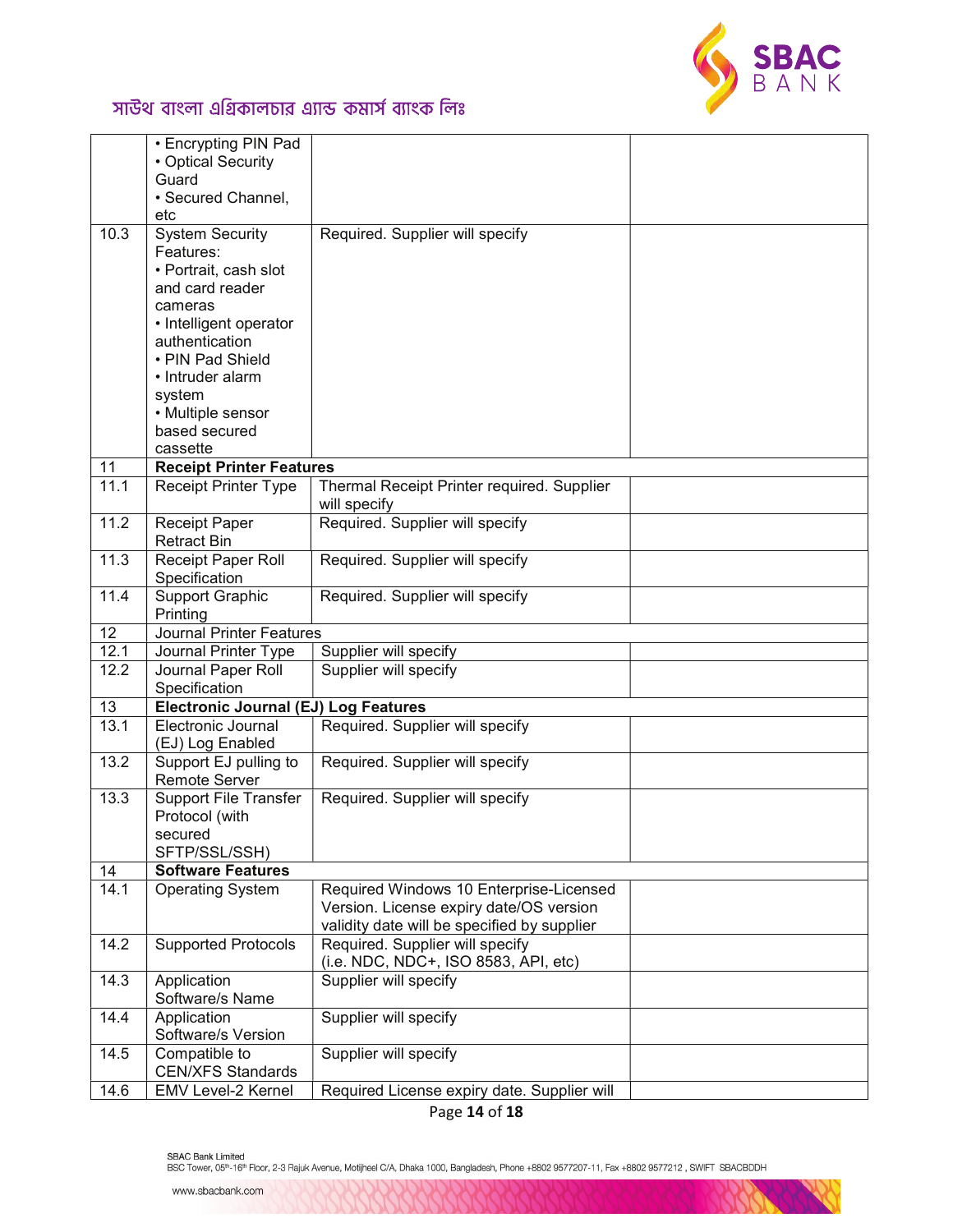

|       | Version (With Expire                                                                 | specify                                                                                                                                                                                             |  |
|-------|--------------------------------------------------------------------------------------|-----------------------------------------------------------------------------------------------------------------------------------------------------------------------------------------------------|--|
|       | Date)                                                                                |                                                                                                                                                                                                     |  |
| 14.7  | <b>Built-in Software</b><br>Recovery and Self-<br>healing Technologies               | Supplier will specify                                                                                                                                                                               |  |
| 14.8  | Customizable for Bill<br>Payment functionality                                       | Required. Supplier will specify<br>(i.e. Credit card bill payment, utility bill<br>payment, etc)                                                                                                    |  |
| 14.9  | Customizable for<br><b>Funds Transfer</b><br>functionality                           | Required. Supplier will specify                                                                                                                                                                     |  |
| 14.10 | Customizable for<br>Mobile Phone Top-up<br>functionality                             | Required. Supplier will specify                                                                                                                                                                     |  |
| 14.11 | Customizable for<br>Card less withdrawal<br>& deposit<br>functionality               | Required. Supplier will specify                                                                                                                                                                     |  |
| 14.12 | Customizable for QR<br>Code and Bangla QR<br>Code functionality                      | Required. Supplier will specify                                                                                                                                                                     |  |
| 14.13 | Customizable for<br><b>Customer Service</b><br>Rating functionality                  | Required. Supplier will specify                                                                                                                                                                     |  |
| 14.14 | Customization<br>Requirement with<br><b>Switching System</b>                         | Required. Supplier will specify                                                                                                                                                                     |  |
| 14.15 | Certification with<br>TranzWare                                                      | Required. Supplier will specify                                                                                                                                                                     |  |
| 14.16 | <b>Customization Option</b><br>for API Connectivity                                  | Required. Supplier will specify                                                                                                                                                                     |  |
| 14.17 | <b>Customization Option</b><br>to Run Video Files at<br><b>Idle Screen</b>           | Required. Supplier will specify                                                                                                                                                                     |  |
| 14.18 | Antivirus/Anti-<br><b>Malware Software</b><br>Compatibility                          | Required. Supplier will specify                                                                                                                                                                     |  |
| 14.19 | Periodical<br>Patch/Updates<br>Compatibility                                         | Required. Supplier will specify                                                                                                                                                                     |  |
| 14.20 | <b>Active Directory</b><br>(AD)/Local<br><b>Administrative User</b><br>Compatibility | Required. Supplier will specify<br>(i.e. Terminal OS/application runs with<br>customized user accounts created by Bank<br>and no administrative privileges are<br>required to run the applications) |  |
| 14.21 | MAC encryption<br>Compatibility                                                      | Required. Supplier will specify                                                                                                                                                                     |  |
| 15    | <b>Operating Environment Features</b>                                                |                                                                                                                                                                                                     |  |
| 15.1  | Operating<br>Temperature                                                             | Supplier will specify                                                                                                                                                                               |  |
| 15.2  | <b>Operating Voltage</b>                                                             | Supplier will specify                                                                                                                                                                               |  |
| 15.3  | <b>Operating Humidity</b>                                                            | Supplier will specify                                                                                                                                                                               |  |
| 15.4  | <b>Operating Power</b>                                                               | Supplier will specify                                                                                                                                                                               |  |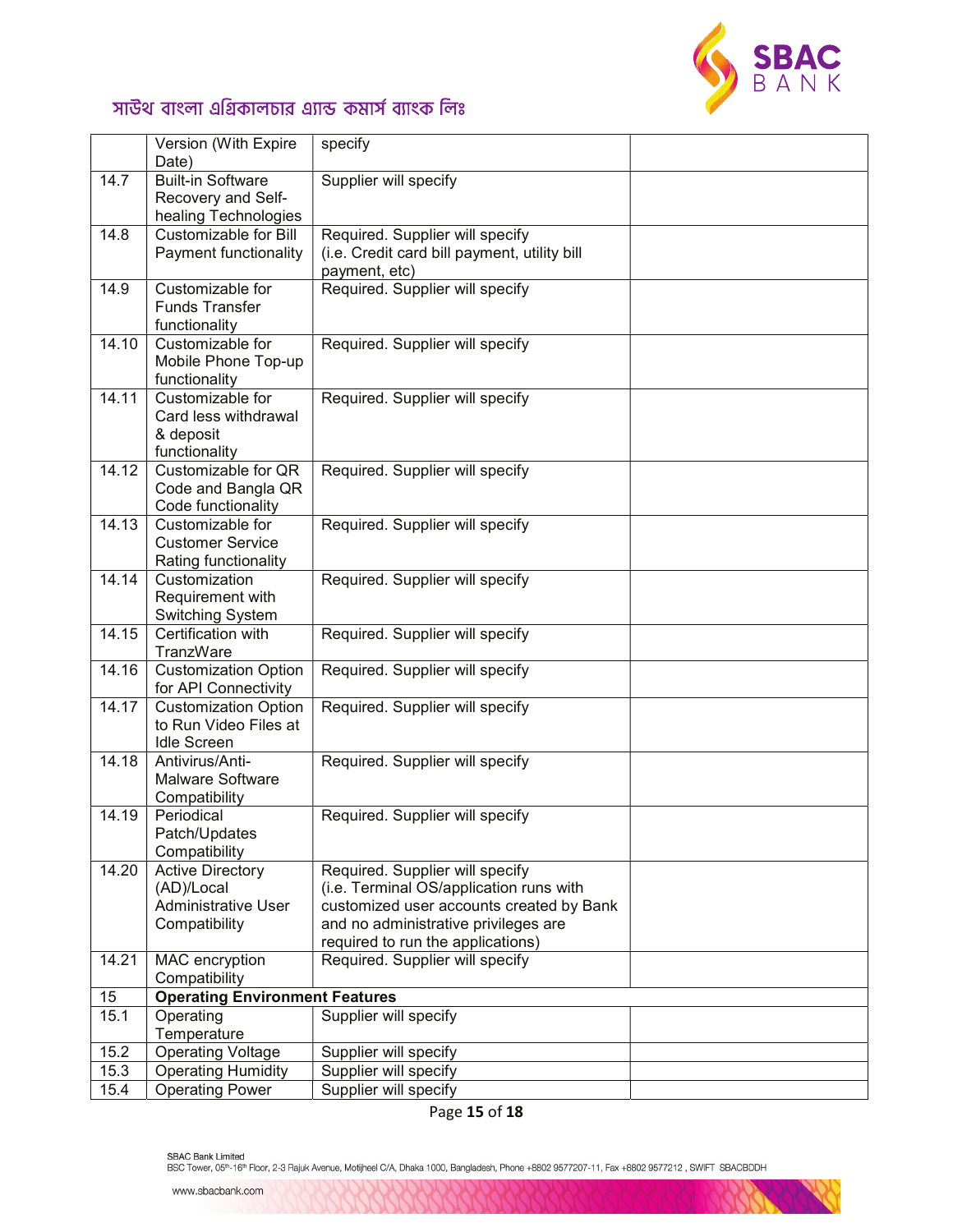

|      | Consumption                                    |                                             |  |
|------|------------------------------------------------|---------------------------------------------|--|
| 15.5 | <b>Operating Grounding</b>                     | Required 5 volts or plus adaptability.      |  |
|      | Value                                          | Supplier will specify                       |  |
| 15.6 | Internal UPS                                   | Internal UPS to Supports Last Transaction   |  |
|      |                                                | Completion after power failure              |  |
|      |                                                | (if supplier offers additional backup UPS)  |  |
| 15.7 | Supports automatic                             | Required. Supplier will specify             |  |
|      | power failure                                  |                                             |  |
|      | recovery                                       |                                             |  |
| 15.8 | Supports                                       | Required. Supplier will specify             |  |
|      | communication                                  |                                             |  |
|      | failure recovery                               |                                             |  |
| 16   | <b>Certifications Features</b>                 |                                             |  |
| 16.1 | EMV L1 and L2                                  | Required. Supplier will specify             |  |
|      | certifications                                 | (i.e. Certification version number & expire |  |
|      |                                                | date)                                       |  |
| 16.2 | PCI Certified EPP                              | Required. Supplier will specify             |  |
|      |                                                | (i.e. Certification version number & expire |  |
|      |                                                | date)                                       |  |
| 16.3 | ISO certifications                             | Required. Supplier will specify             |  |
|      |                                                | (i.e. Certification version number & expire |  |
|      |                                                | date)                                       |  |
| 16.4 | <b>PA-DSS Certification</b>                    | Required. Supplier will specify             |  |
|      | (With Version)                                 | (i.e. Certification version number & expire |  |
|      |                                                | date)                                       |  |
| 16.5 | PCI-DSS Compliant                              | Required. Supplier will specify             |  |
|      | (With Version)                                 | (i.e. Certification version number & expire |  |
| 16.6 | Other certifications                           | date)<br>Required. Supplier will specify    |  |
|      |                                                | (i.e. Certification version number & expire |  |
|      |                                                | date)                                       |  |
| 17   | <b>Physical Dimension &amp; Color Features</b> |                                             |  |
| 17.1 | <b>Physical Dimensions</b>                     | Required. Supplier will specify             |  |
|      | (Height, Width, Depth                          |                                             |  |
|      | and Weight)                                    |                                             |  |
| 17.2 | <b>Built-in Terminal</b>                       | Required. Supplier will specify             |  |
|      | Color and                                      |                                             |  |
|      | Customizable option                            |                                             |  |
|      | as per Bank's                                  |                                             |  |
|      | requirement                                    |                                             |  |
| 18   | <b>Other Additional Features</b>               |                                             |  |
| 18.1 | <b>Additional Keyboard</b>                     | Optional. Supplier will specify             |  |
|      | & Mouse for                                    | (if supplier offers additional Keyboard &   |  |
|      | maintenance                                    | Mouse for each terminal)                    |  |
| 18.2 | <b>Built-in Biometric</b>                      | Supplier will specify                       |  |
|      | Reader Module                                  |                                             |  |
|      | (Finger Vein) Option                           |                                             |  |
| 18.3 | Built-in                                       | Supplier will specify                       |  |
|      | NFC/Contactless                                |                                             |  |
|      | card reader, Barcode                           |                                             |  |
|      | scanner 1D/2D                                  |                                             |  |
| 18.4 | <b>Built-in Digital</b>                        | Supplier will specify                       |  |
|      | Dynamic Key Pad                                |                                             |  |

Page 16 of 18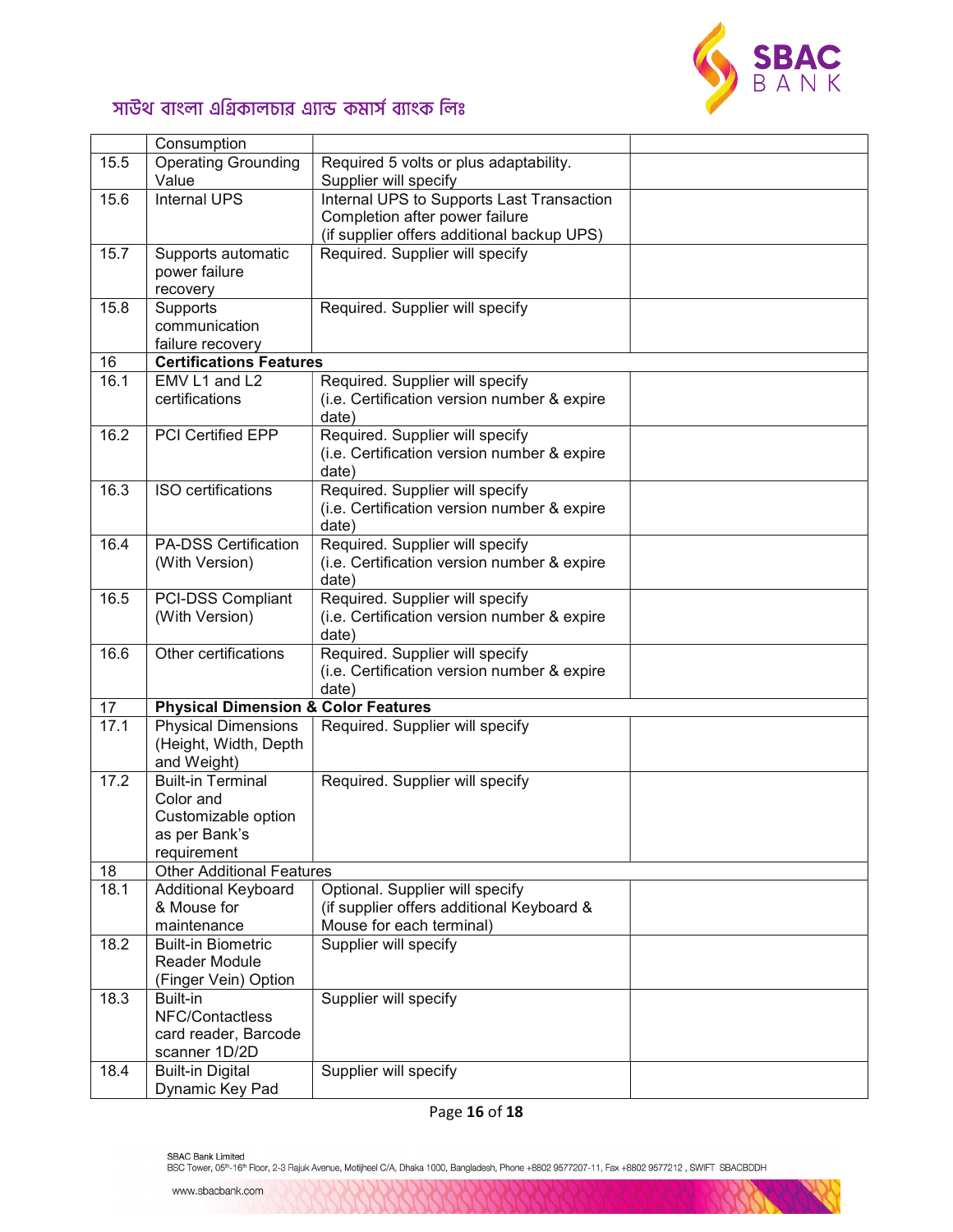

| 18.5  | <b>Built-in Digital Video</b><br>Recorder (DVR)          | Supplier will specify |  |
|-------|----------------------------------------------------------|-----------------------|--|
| 18.6  | <b>Warranty Time</b>                                     | Supplier will specify |  |
| 18.7  | <b>Operational Training</b>                              | Supplier will specify |  |
| 18.8  | Additional<br>Requirement for<br>Installation            | Supplier will specify |  |
| 18.9  | Availability/Stock of<br>Terminal                        | Supplier will specify |  |
| 18.10 | Delivery Time after<br><b>Issuing PO</b>                 | Supplier will specify |  |
| 18.11 | Support (24x7x365)                                       | Supplier will specify |  |
| 18.12 | List of Technical<br>support hub all over<br>the country | Supplier will specify |  |
| 18.13 | Terminal storage<br>facility                             | Supplier will specify |  |

### DECLARATION BY THE BIDDER

We have gone through the terms and conditions stated in this tender schedule and declare that those are acceptable to us. Besides, we certify that the information provided by us in this tender schedule is correct in all respects. Tender may be rejected for providing any incorrect/misleading information.

--------End of the Schedule-------

350 30.05.22

Mohammad Shafiul Azam Sr. Vice President & Head of Cards

### Financial Proposal for

Page 17 of 18